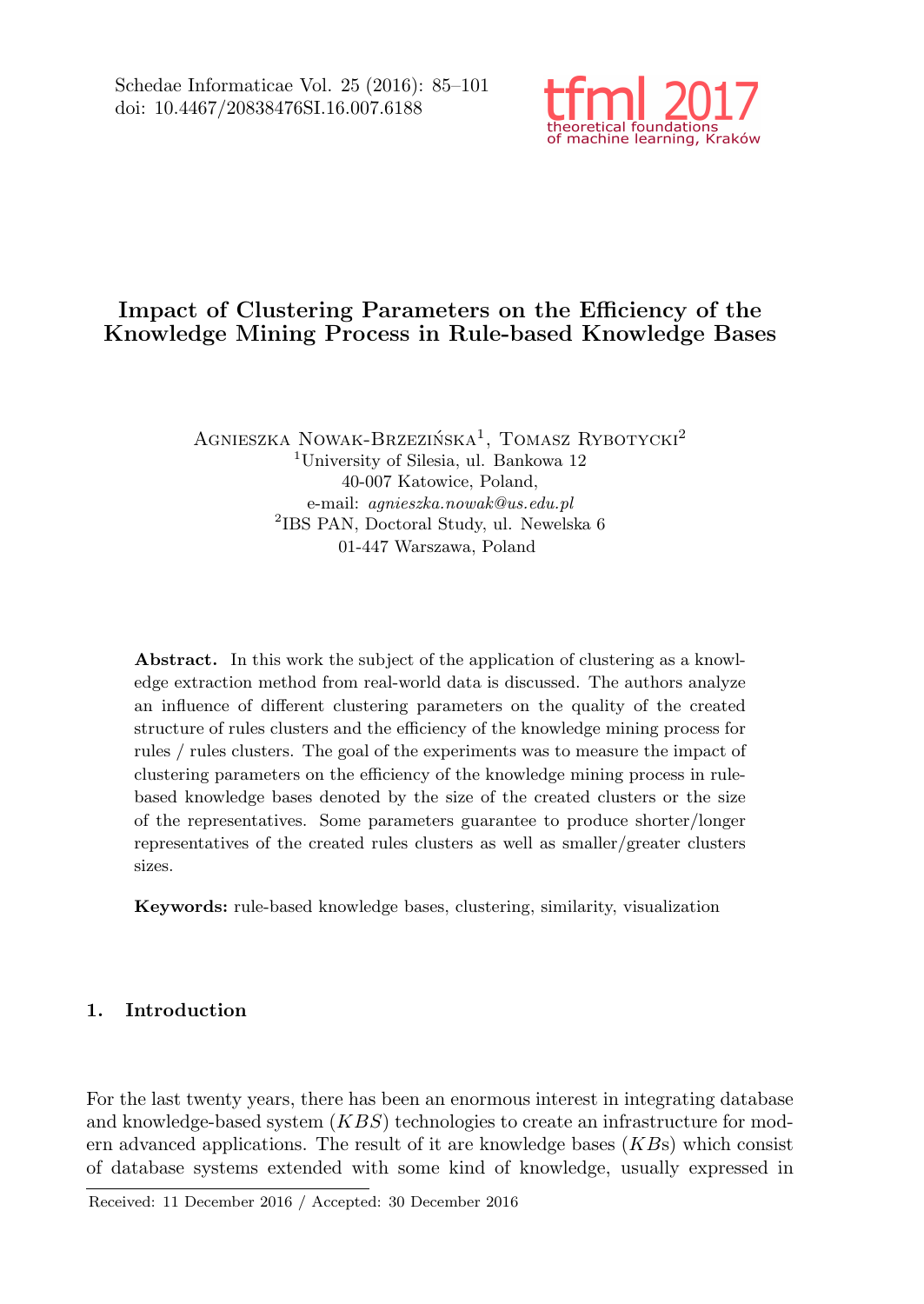the form of rules  $[1]$  – logical implications, that can usually be described in form of equation (1):

condition<sup>1</sup> & condition<sup>2</sup> & ... & condition<sup>n</sup> =⇒ conclusion, (1)

Such a natural way of knowledge representation makes rules easily understood by experts and knowledge engineers (that are working with KBSs) as well as people not involved in the expert system building (such as data scientists not acquainted with given domain).

#### 1.1. Rules as knowledge representation method

Rules are very specific type of data (knowledge) structure. Usually they are generated from data stored in tabular form (f.e. decision tables). Methods used in order to generate the rules, aims to create so called minimal rules, which means that the rules achieved in this way, have got a short description and cover as many data from the original dataset as possible. Every rule contains two parts: conditional (with at least one premise) and decisional (usually with one conclusion). Sometimes (what makes the analysis more complicated) conclusion of one rule may be a condition in others. In this case it is said that such rules form a chain, and during the inference process they are all processed as a cause and effect chain. Sometimes rules' attributes are weighted therefore the importance of some rules (given as a ordered set of attributes) is higher than others because of difference in weights of their attributes and/or their lengths. What is more, conditional and decisional part of a rule can be also treated differently from each other, f.e. conditional part may have higher priority (greater weights for premises than for a conclusion). All these circumstances make the rules very specific kind of knowledge representation.

## 1.2. An efficiency of the knowledge mining process

KBs are constantly increasing in volume, thus the knowledge, often stored as a set of rules, is getting progressively more complex and when the rules are not organized into any structure, the KBS isn't as efficient as it could be. There is a growing research interest in searching for methods that could manage large sets of rules using the clustering approach as well as joining and/or reducing rules [2]. Because of many advantages of clustering algorithms [3, 4] it is possible to organize the rules in a smart way. The aim of clustering algorithms is to group the rules into a set of groups (f.e. the hierarchy) of similar rules. To achieve it, some kind of technique, that allows describing similarity between rules, has to be proposed. In the literature there are already a lot of methods of describing similarity between objects, that can be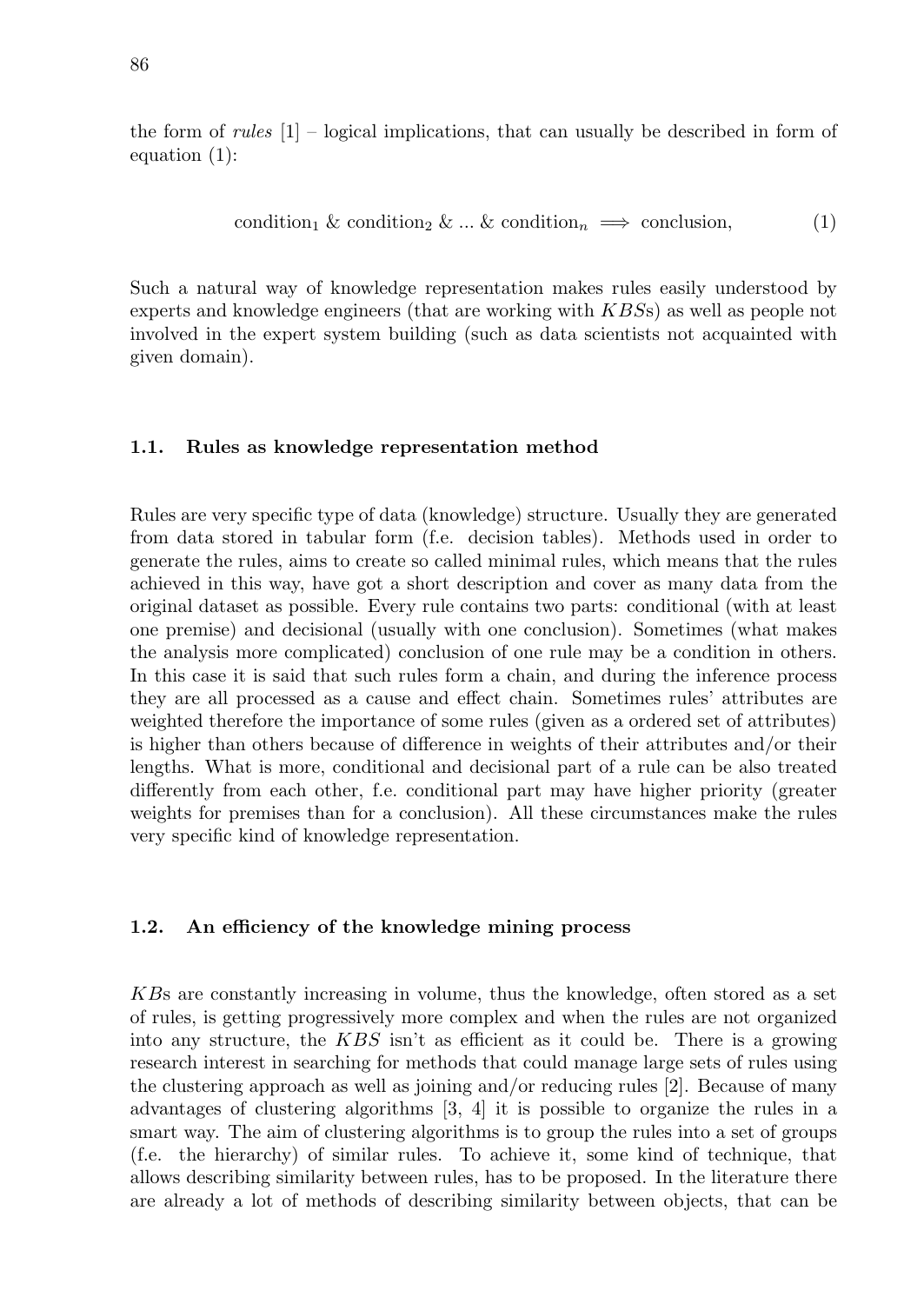modified to work with rules as well. When two given rules are said to be the most similar (by given similarity measure in a given step of clustering process), they are meant to be clustered before the others. It influences on the further clustering steps. Similarity measure used to find a pair of rules or groups of rules that are the most similar in a given moment is called an *intra-cluster similarity measure* or *inter-object* (inter-rule) similarity measure. The authors studied different intra-cluster similarity measures [5] and choose the following three measures for experimental validation: Gower's measure [6, 7], Simple Matching Coefficient  $(SMC)$  [7] and Jaccard's Index [8] sometimes also called weighted similarity or weighted similarity coefficient [7]. They are further described and anylyzed in Section 2.1.1.

The analysis of the rules' similarity can be based on either premises or conclusions of the rules. In this reasearch rules are divided into a number of groups based on similar premises in order to improve the inference process efficiency [9]. This approach is dictated by the forementioned fact, that conditional parts of the rules are generally longer than their decisional parts, and thus making clustering more complex, accurate and interesting. Moreover, the authors directed their research toward the forward (data driven) inference process where the premises of the rules are the basis of searching. To minimize the number of rules that needs to be read before KBS's anwser to given input is reached, instead of searching within the whole set of rules (as in case of traditional inference processes), only representatives of groups would be compared with the set of facts and/or hypothesis to be proved. The most relevant group of rules is selected and the exhaustive searching is done only within this group. This way, given a set of rules, new knowledge may be derived using a standard forward chaining inference process, which can be described as follows: each cycle of deductions starts with matching the condition part of each rule with known facts. If at least one rule matches the facts asserted into the rule base, it is fired. It's really crucial to find and describe all the factors which influence clustering results and interference efficiency as it'd help in designing or partitioning of  $KBs$  in order to maximize KBS's effectiveness.

There is also the other type of cluster similarity measure  $-$  so called *inter-cluster* similarity measure. It's used to describe how much each group resembles one another basing on their members (see the details in Section 2.1.2.).

Examining the influence of choosing different similarity measures on the efficiency of clustering algorithms, is the main goal of this research. It's crucial to answer the question if a given similarity measure influences the shape of grouped  $KB$ 's structure. To have a chance to analyze it, the silimarity measures described in section 2.1. were implemented by the authors. The result of this implementation is the CluVis system, described briefly in Section 4. The system allows to examine different similarity measures and methods of hierarchical clustering for any given knowledge base in predefined form described further in [10].

The rest of the paper is organized as follows. We first mention all related efforts in the study of rules clustering in Section 2., where the description of different inter and intra cluster similarity measures were described. Section 3. focuses on two selected visualization algorithms designed for hierarchical strucures. Short description of the authors system CluVis can be found in Section 4., whereas Section 5. describes experimental setup, evaluation methodology and the results on public data sets.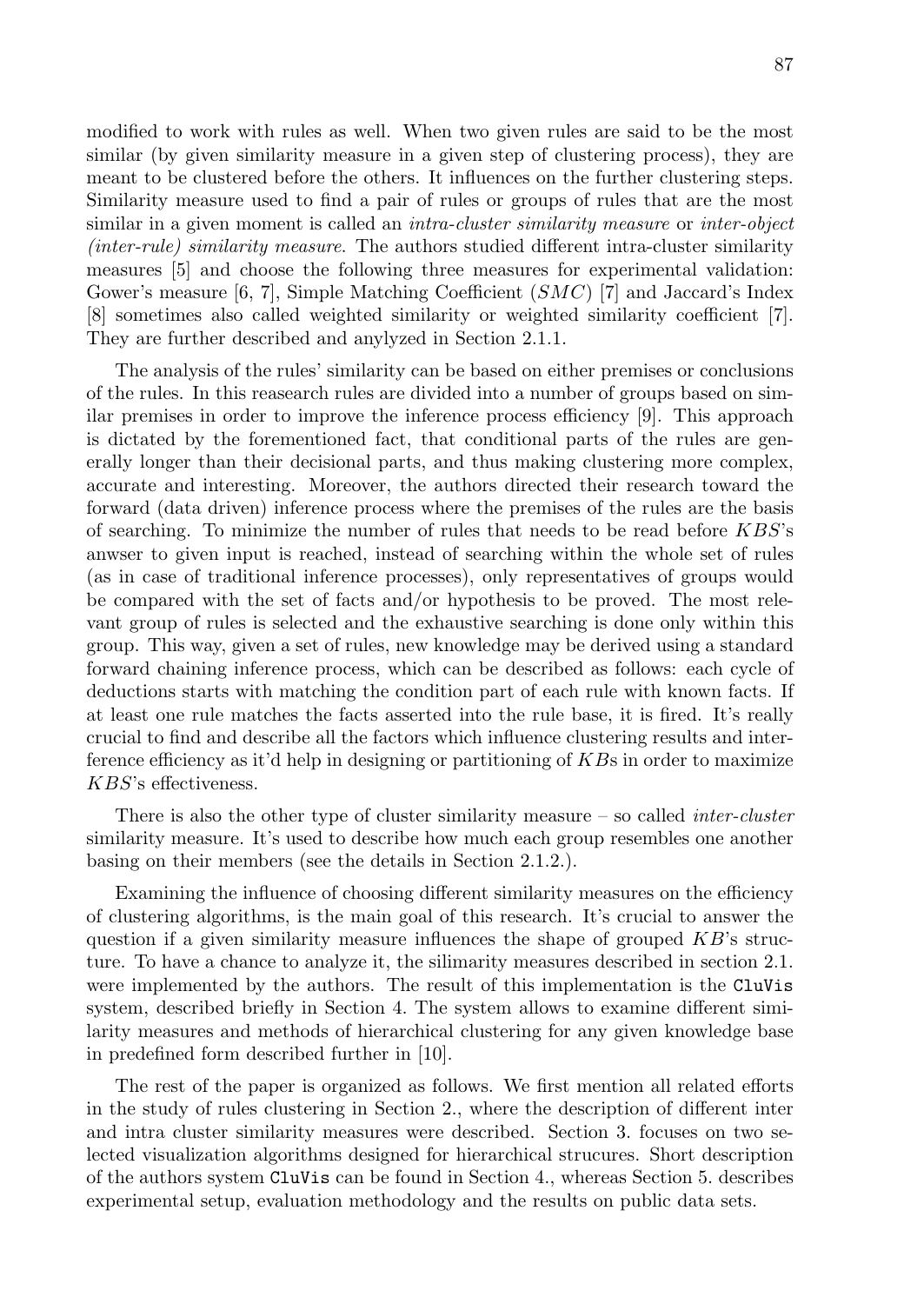#### 2. Rules clustering

Nowadays mankind's knowledge is growing rapidly. People are constantly developing new ways of using this knowledge in practice. As a result KBSs came into being – decision systems, in particular, are prime exmample of that. These systems, often limited to only one domain, tend to store their knowledge in special form. Rule-based knowledge bases (as mentioned in 1.) are most common, because it's easier (for knowledge engineers and experts) to present laws and rudiments of given domain in this shape. Rules stored in knowledge bases are often unorganized as usually there's no reasonable way of doing so, because it's hard (if not impossible) to judge eg. which law or theorem is more important than the other. However, to ensure KBSs' optimal work, it'd be necessary to decrease amount of data that system needs to read to get final conclusion. One way to achive that is proposing some kind of rules partitioning that'd agregate similiar and separate different rules, describing each of such groups with proper description (generalization of it's members) and thus allowing searching through KB from most general groups to specific rule and, ipso facto, successfully decreasing amount of data read during generating KBS's anwser. The same approach may be neccessary during updating KB (deleting redundant rules etc.), where searching through KB is also required. It's possible to find such partitioning using data exploration methods. The most natural approach seems to be clustering.

Clustering is one of the oldest and most common methods of organizing data sets. The goal of clustering is to maximize intra-cluster similarity and minimize inter-cluster similarity, thus creating a partition, where similiar rules are joined into one cluster and rules different from others are singled out. During this unsupervised process similiar objects (according to given similarity measure) are joined into groups thus often decreasing amount of data required to be analyzed in order to extract knowledge from examined data set. Several methods of clustering has been proposed, each of them includes variety of different techniques. Due to forementioned fact selecting proper algorithm is a nontrivial task as there are many factors to be considered. In this work, sets of complex objects known as rules (denoted as Horn's clauses) are being examined. As the authors were aiming to find hierarchy-like partitioning that'd ensure that finding specific rule is achieved through searching through more general groups, hierarchical clustering methods were used. Hierarchical clustering has also one more advantage. It doesn't impose on any special methods of describing clusters similarity and thus can be used for rules clustering without additional modifications. To avoid increasing complexity of research the authors selected one of the most well known algorithms from this popular group of techniques – Classical AHC algorithm – and used to organize several  $KBs$ .

## 2.1. Similarity measures

Measuring similarity or distance between two data points is a core requirement for several data mining and knowledge discovery tasks that involve distance computation.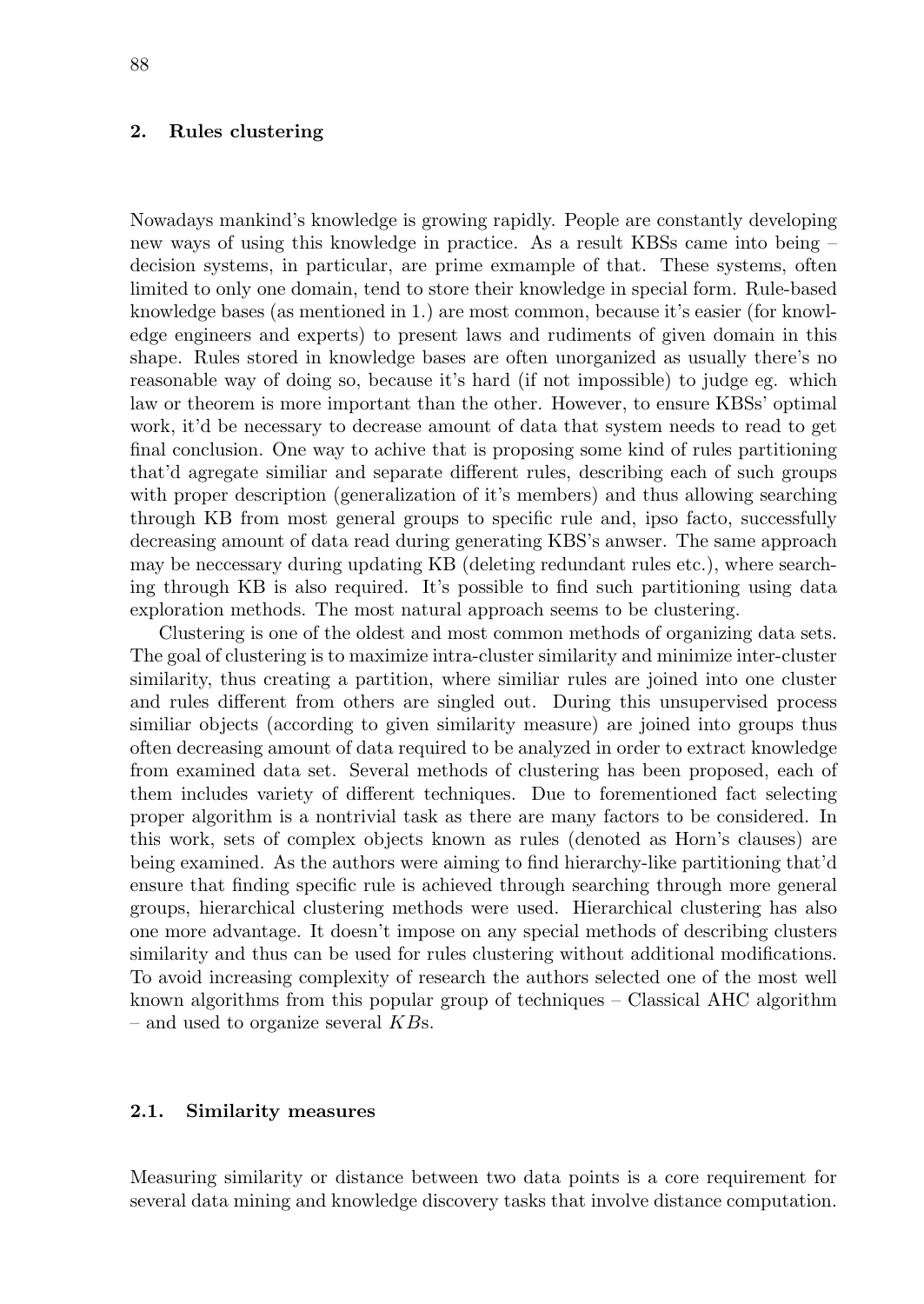The notion of similarity or distance for categorical data is not as straightforward as for continuous data. When data consists of objects that agregate both types at once the problem is much more complicated. It is necessary to find a measure, that could deal with this case.

#### 2.1.1. Intra-cluster similarity measures

In this paper, the authors study a variety of similarity measures. Having a set of attributes A and set of sets of their values  $V = \bigcup_i V_i$  rules premises and conclusions are build using pairs  $(a_i, v_j)$ ,  $a_i \in A$ ,  $v_j \in V_i$  called descriptors D as a vector of lenght equal to number of attributes in permise and conclusion of given rule, where  $i$ -th position denotes the value of i-th attribute for a given premise/conclusion attribute.

In all similarity measures, described in this work, similarity  $S$  between two rules  $r_i$  and  $r_j$  can be denoted as weighted sum of similarities  $s_k$  considering k-th common attribute of these rules. This can be written as equation (2):

$$
S(r_i, r_j) = \sum_{k: a_k \in (A(r_i) \cap A(r_j))} w_k s_k(r_{ik}, r_{jk}), \qquad (2)
$$

where  $A(r)$  is set of attributes of rule r,  $w_k$  is the weight assigned to k-th attribute and  $r_{ik}$  and  $r_{jk}$  are values of k-th attributes of i-th and j-th rule respectively.

SMC (simple matching coefficient) [7] is the simplest measure of similarity considered in this work. It handles continous attributes the same way it does with categorical attributes, namely (equation (3)):

$$
s(r_{ik}, r_{jk}) = \begin{cases} 1 & \text{if } r_{ik} = r_{jk} \\ 0 & \text{otherwise} \end{cases}
$$
 (3)

In this case, however, overall similarity of rules S is simple sum, as weight  $w_k$ of each attribute is equal to 1. Due to that fact this similarity measure tends to favor rules with more attributes. More advanced form of this measure is Jaccard index  $[8, 7]$ . It eliminates forementioned drawback of  $SMC$  by setting weight  $w_k = \frac{1}{Card(A(r_i)\cup A(r_j))}$ , where  $Card: V \to \mathbb{N}$  is the cardinality of a set.

Last measure described in this work is Gower's index [6]. This measure is most complicated one, that the authors have used, as it handles categorical data differently from numeriacal data. Similarity considering categorical data is count the same way as in case of Jaccard or SMC. Similarity of continous attributes can be denoted as following (equation (4)):

$$
s(r_{ik}, r_{jk}) = \begin{cases} 1 - \frac{|r_{ik} - r_{jk}|}{range(a_k)} & \text{if } range(a_k) \neq 0\\ 1 & \text{otherwise} \end{cases}
$$
(4)

where  $range(a_k) = max(a_k) - min(a_k)$  is range of k-th common attribute.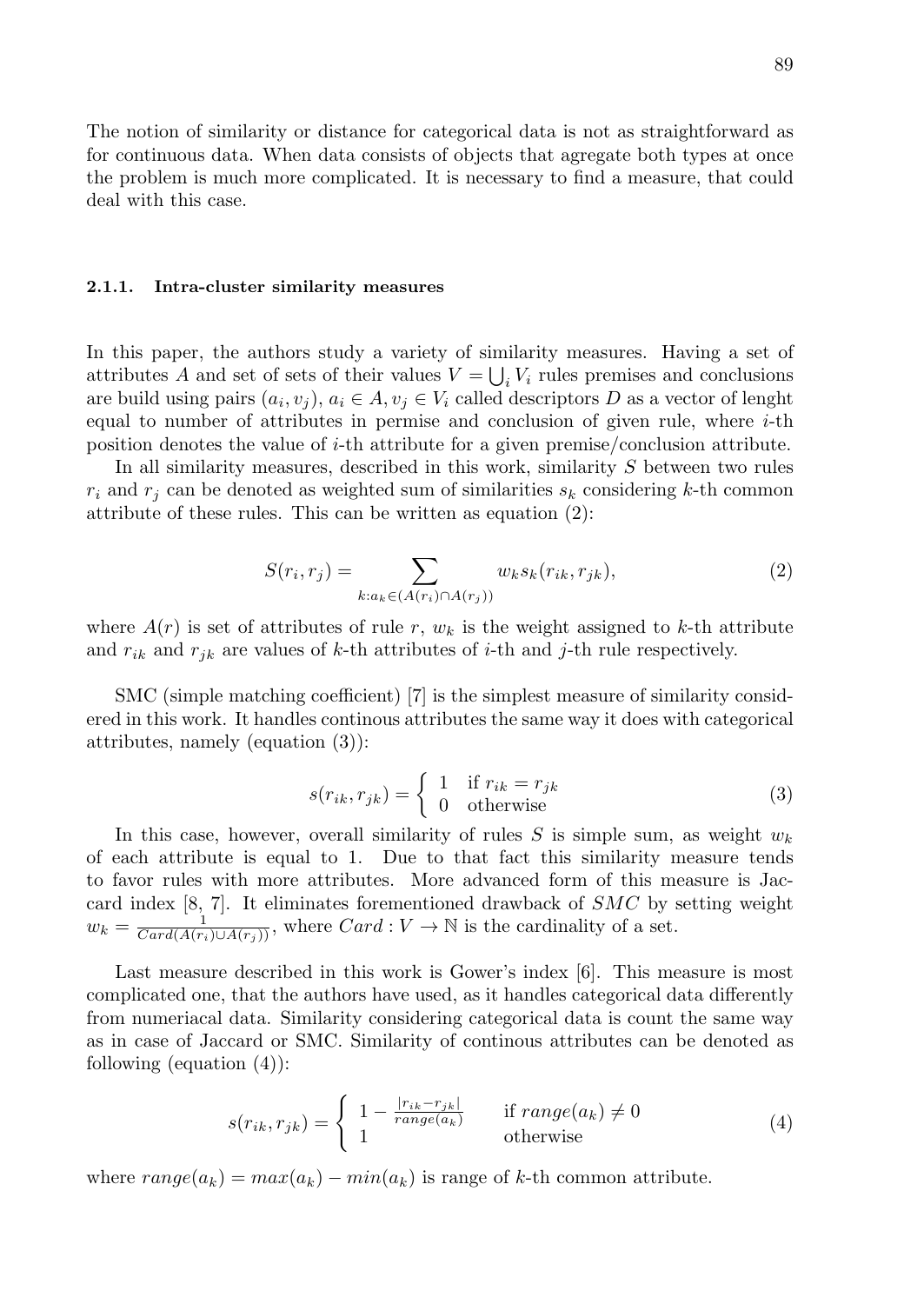All measures described in this subsection were used as a parameter of classical AHC algorithm in order to examine influence they have on resultant structure of clustering. It was shown that f.e. some of them tends to generate structures with larger number of ungrouped rules and that different inter-object similarity measures influences average length of cluster representative, thus allowing one to consider  $KB$ partitioning basing on cluster representatives length.

#### 2.1.2. Inter-cluster similarity measures

Apart from the usual choice of similarity functions, linkage criterion must be selected (since a cluster consists of multiple objects, there are multiple candidates to compute the distance to). There are many possible ways of describing inter-cluster similarity. The most popular among them are known as Single Link (SL), Complete Link (CoL), Average Link (AL) and Centroid Link (CL) [3, 4, 11].

Single link is the most head-on approach, as it describes similarity of the clusters basing on their most similar objects, thus in case of rules-clustering one may say, that clusters of rules are as similar as their most common two rules. This method is known to cause undesireable occurence called cluster chaining, wherein long clusters are being created. In general, however, it's not proper partitioning for given dataset and thus another method should be proposed.

The most similiar to SL is method called Complete Link. Both of these methods returns similarity of single pair of rules as similarity of two clusters, however, in case of complete link, clusters are only as similar as their two most disrinct rules. The values of CoL are obviously lower (on average) than in case of SL. It is known in the literature (and also had been shown during experiments in this work) that CoL tends to generate partitionings wherein there's lower number of small groups and bigger number of larger ones. Both of forementioned methods share a common drawback, namely: they are sensitive to noisy data. The reason for that is that they both base their result on single pair of rules instead of considering whole contents of the clusters.

Another inter-cluster similarity measure that was used in this work is Average Link. Let  $C_i$ ,  $C_j$  be two clusters of rules. Then similarity between  $C_i$  and  $C_j$  can be defined by equation (5):

$$
AL(C_i, C_j) = \frac{\sum_{r_i \in C_i} \sum_{r_j \in C_j} S(r_i, r_j)}{\overline{\overline{C_i}} * \overline{\overline{C_j}}} \tag{5}
$$

In other words AL is described as mean similarity of all rules inside examined clusters. It's sensitive neither to noisy data nor to cluster chaining as it considers all rules that are inside given clusters.

Another measure that considers all rules within given clusters is centroid link. This one however, instead of considering similarity between rules that are inside examined clusters, considers only similarity between two virtual objects, called centroids of clusters. Usually centroids are described as geometrical center of the cluster, however, in case of rules, defining geometrical center of cluster is non-trivial task, thus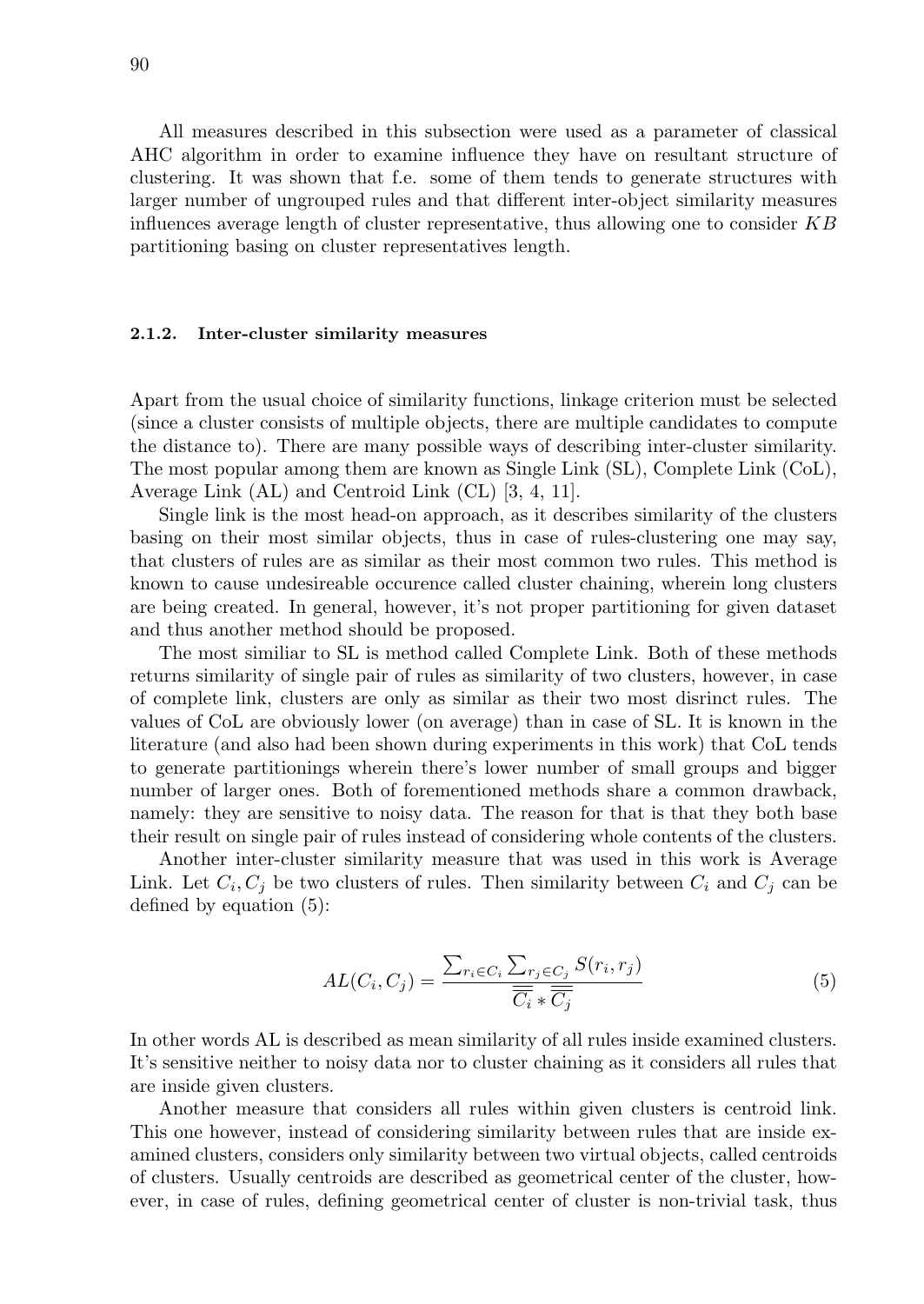representative of this cluster was used instead. It was dictated by assumption that representative of the cluster (further described in subsection 2.2.) is meant to be the most general rule in the cluster – one may say most, centered " one. Let  $c(C_i)$  be centroid of *i*-th cluster. Then similarity between clusters  $C_i$  and  $C_j$  can simply be defined as  $CL(C_i, C_j) = S(c(C_i), c(C_j)).$ 

In previous authors' researches it was noticed that the method of creating the representatives are equally important with the clustering algorithm and similarity measures used to clustering rules. In this work, further researches on this matter were conducted.

#### 2.2. Cluster's representative

It is very important for data to be presented in the most friendly way. Sole visualization of clustering (described further in 3.) is not enough, as it would only reduce the whole pattern discovery to examining an accumulation of shapes, thus some kind of symbolic description has to be proposed. Cluster representatives are the proposed solution for this issue. There are many methods of creating representatives. In this work representative aims to be an average rule of the cluster, basing on cluster's content. Its creation algorithm can be described as follows. Having as input data: cluster  $C$ , and a threshold value  $t$  [%], find in the cluster's attributes set A only these attributes that can be found in t rules and put them in set A'. Then for each attribute  $a \in A'$ check if  $\alpha$  is symbolic or numeric. If it is symbolic then count modal value, if numeric average value and return the attribute-value pairs from  $A'$  as cluster's representative. The representative created this way contains attributes that are the most important for the whole cluster (they are common enough). This way the examined group is well described by the minimal number of variable<sup>1</sup>. It should be possible to characterize the clusters using a small number of variables (the number of attributes attained by this method strongly depends on selected threshold value). It is very important to examine the quality of created clusters and to generate the well-formed descriptions for them, what is difficult especially when the objects of clustering are rules.

#### 2.3. Clustering algorithm

As mentioned in section 2. Classical AHC algorithm was used to for rules clustering in this work. It's essential to point out that during each iteration step it joins only two most similiar clusters (not all clusters with similarity exceeding given threshold). Decision of choosing this algorithm over general AHC was dictated by the fact, that selecting rational threshold value, especially when grouping complex objects such as rules, would require deep analysis of each examined data set.

<sup>&</sup>lt;sup>1</sup> However the authors see the necessity to analyze the more methods for creating clusters' representatives and their influence on the resultant structure efficiency.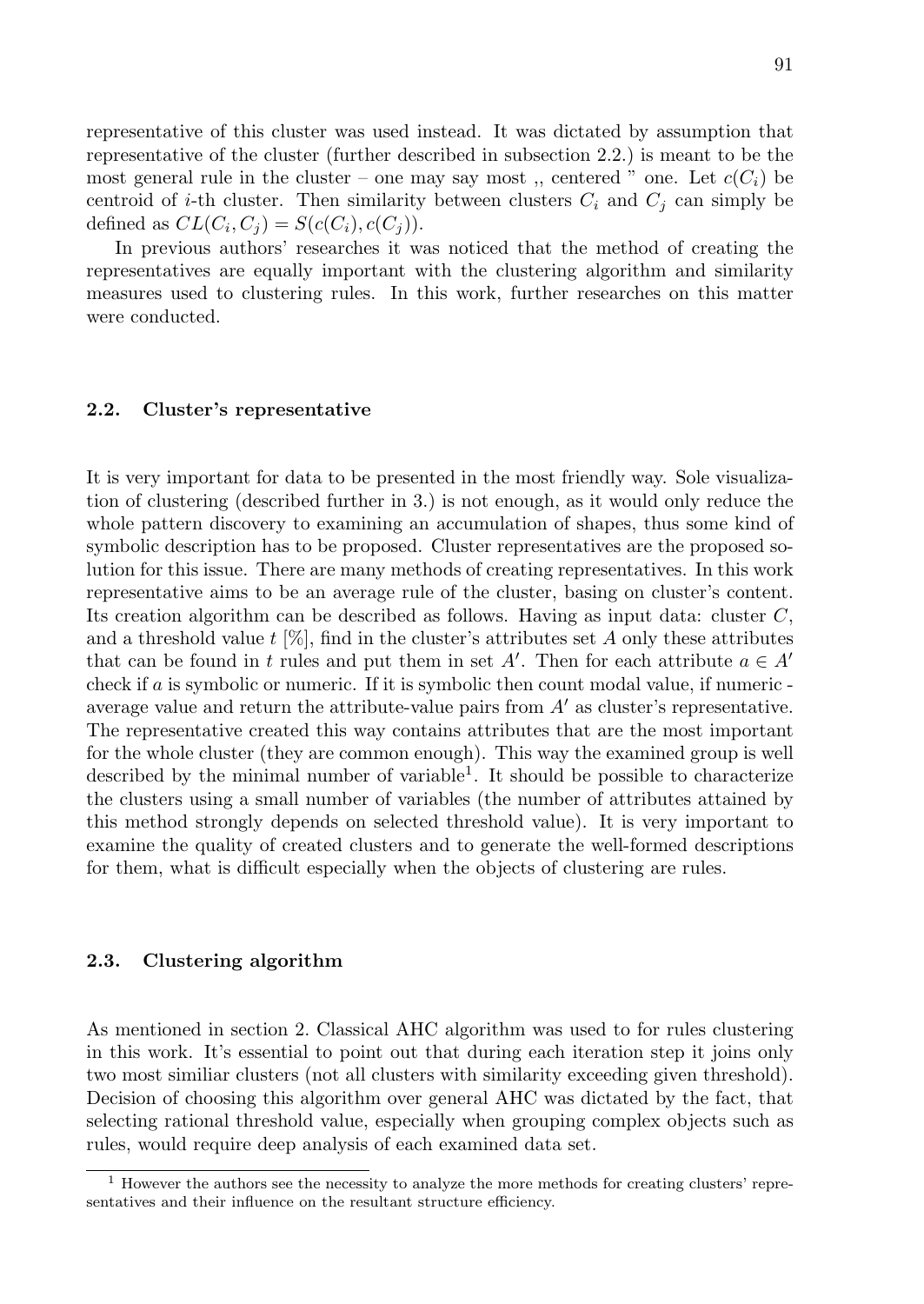Clustering algorithm used in this work agregates all the elements forementioned in this section. As AHC algorithm doesn't specify neither inter-object nor inter-cluster similarity measure, they have to be precised as algorithm's parameters. In this work all measures specified in 2.1.1. and 2.1.2. were used in all possible configurations. During each merging step created cluster is given a description, in form of representative, generated in a way described in 2.2. It's worth mentioning that representative is created basing solely on rules within given cluster, not on representative of cluster figuring higher in hierarchy.

The grouping is complete after selected number of groups is reached. The number of produced clusters is in range from 1 to  $N$ , where  $N$  is the number of rules in examined knowledge base. After grouping is finished resultant structure can be visualized using algorithms described further in 3.

#### 3. Knowledge base visualization

The most common way of clustering presentation is tree like structure called dendrogram, however, it has some fatal flaws that makes it inadequate for researches such as presented in this work. Among others, the most vital issue is that it isn't suited for representing large clusterings, as it quickly becomes less readable. This problem concerns many visualization algorithms, but some of them loses their readability much slower e.g. treemaps. In this work two treemap algorithms were used – rectangular treemap [12] and circular treemap [13]. The differences between the two are very distinct for each of them base on different geometrical shapes and has different methods of deploying them. In this work classical slice-and-dice deployment method was used for rectangles as proposed in [12] and method described in [10] was used for circles.

Figure 1 presents the case of using the CluVis to cluster 42 rules in a given knowledge base with 70 attributes into 10 groups. Clusters are presented graphically using Circular Treemap (as selected visualization algorithm) and classical AHC (as clustering algorithm) with Gower measure for inter-cluster similarity measure and (CL) Complete link as intra cluster similarity measure. For this particular case the biggest cluster's size is 18 rules (which is  $42\%$  of all rules in  $KB$ ), (denoted as J33) with the representative's length equal to 67 descriptors (which is also the maximum length for representatives in general). The other clusters contains the following number of rules: 4, 4, 6, 1, 1, 1, 4, 2, 1.

Visualizations generated using these algorithms, without any additional features, would only be accumulations of shapes. In some cases such solution would seem sufficient, however, in general, especially when exploring large sets of rules, it is confusing or chaotic. To make exploration of large KBs easier each visualization is responsive. Each shape stores information about cluster it represents. Moreover there is possibility of future examining objects agregated in cluster by selecting it. To ensure that desired cluster is selected, active shape is highlighted. To make visualization even more readable, colors (of the rainbow) were used to mark procentage size of the cluster. Colors and their order were selected in such way to make it easy to remember.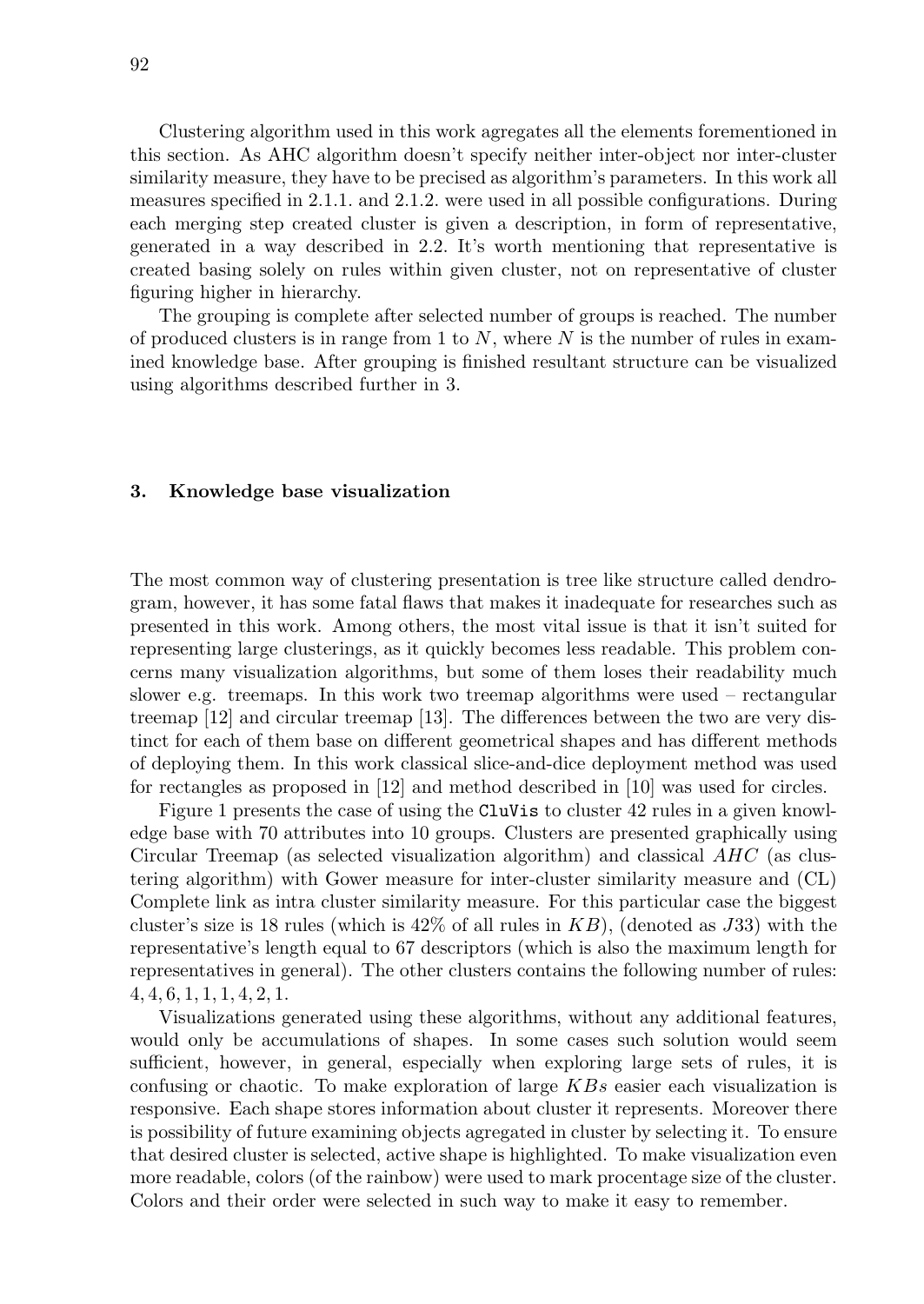

Figure 1. Sample treemap visualization.

## 4. CluVis

CluVis [10] is an application designed to group sets of rules generated by  $RSES$  [14] and visualizing them using selected treemap methods. It is first application capable of working on raw  $KBs$  as generated from  $RSES$ . It was successfully used in previous researches to group and visualize medical knowledge bases generated from artificial data sets available on [15] as well as one generated from real medical data [11]. Moreover, it aggregates functionalities of both clustering and visualization software, making it universal tool for exploring  $KBs$ . Along its main functionalities (many of which can be seen in figure 2), described in more detail in sections 2. and 3. CluVis is capable of generating reports of grouping (to txt or special xml files which can be opened in such applications as e.g. Libre Calc) containing detailed information about each obtained cluster and about clustering in general (number of nodes, min/max/avg representative length...). It's also possible to save generated visualization to png file as well as to find best clustering (according to implemented cluster validation indexes –  $MDI$  and  $MDBI$  – not discussed in this article). CluVis is an open source applica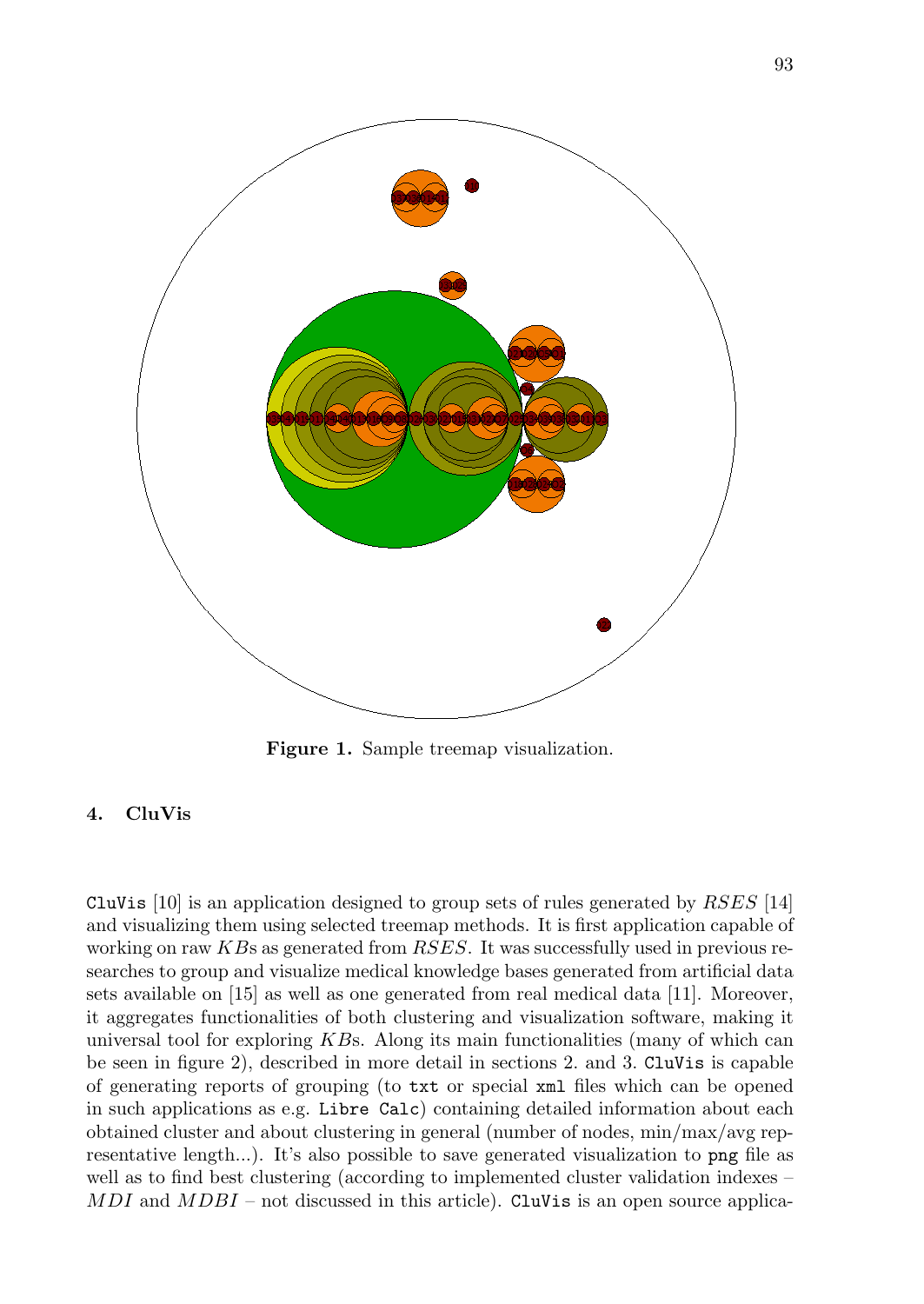tion written in C++11 using QT graphic libraries. It's available in english and polish and its source code can be downloaded from https://github.com/Tomev/CluVis.

Every XML report file, generated using the authors application, contains the following informations: index of an experiment (Index), the name of the knowledge base file (Name of the base), the number of attributes (Attributes number), of objects (Objects number), of nodes in the created hierarchy (Nodes number), of created clusters (Clusters number). It also says what was the algorithm used to visualize the groups of rules  $(X \text{ or } Y)$ , which clustering algorithm it uses, what was the intracluster and inter-cluster similarity measure, what part of the rule (conditional or/and decisional) was analyzed as well as the names of the biggest and the smallest cluster (The biggest cluster / The smallest cluster). Moreover it gives the values for: Coverage sum,

Biggest cluster size, Biggest representative length, Ungrouped objects, Biggest representative size, Smallest representative size, Average representative size, MDI\verb, MDBI. It also contains the details data of

each cluster, like Index, Cluster's name, Cluster's size,

Objects percent in cluster, Cluster's nodes number,

Cluster's nodes percent, Cluster's coverage, Cluster's coverage percent, Cluster's representative, Cluster's representative length.

Then an example of the cluster representative (which contains 25 of descriptors) may looks like:

(history\_ringing=f)&(history\_fullness=f)&(m\_m\_sn\_gt\_500=f)& (m\_s\_sn\_gt\_2k=f)&(boneAbnormal=f)&(history\_buzzing=f)&(m\_m\_gt\_2k=f)& (m\_gt\_1k=f)&(history\_dizziness=f)&(m\_s\_sn\_gt\_1k=f)&(airBoneGap=f)&  $(history_fluctuating=f)$ & $(m_s_g_t_500=f)$ & $(age_g_t_60=t)$ & $air=midd)$ &  $(history\_noise=t)$ & $(m_p_{sn\_gt\_2k=f})$ & $(m_m_{sn\_gt\_2k=f})$ & $(history\_heredity=f)$ & (history\_recruitment=f)&(late\_wave\_poor=f)&(m\_at\_2k=f)&(m\_cond\_lt\_1k=f)& (bser=MISSING)&(m\_s\_sn\_gt\_3k=f)=>(class=cochlear\_age\_and\_noise)

Automatically created KBs (e.g. creating rules from dataset using  $LEM2$  algorithm) have a chance to contain some undesired rules (like ones that would never be activated or are simply redundant). It is essential to maintain simplicity of KBs thus some method of eliminating these rules is required. As  $CluVis$  is used to transform unorganized KBs into organized ones, presented in form of responsive visualization that enhances readability of  $KB$ , it's a perfect tool for this task.

The process of organizing knowledge bases in CluVis is as follows. After importing KB into the application and selecting clustering parameters grouping can be performed. First selected file is scanned to see weather it has proper format. In the next step data about attributes is gathered (such information as frequency of each value of each categorical attribute, maximal and minimal values of continous attributes...) as they are used in some similarity measures. Then rules are transformed from lines of text into hashmaps, which are basically vectors<sup>2</sup>, which are stored as a singular clusters. Then similarity matrix (which is triangle matrix holding information about similarity between  $i$ -th and  $j$ -th cluster) is built using similarity measure selected during first phase. Then two the most similiar clusters are joined, and the

 $2$  The *i*-th variable value is accessed by it's name in map, not by it's index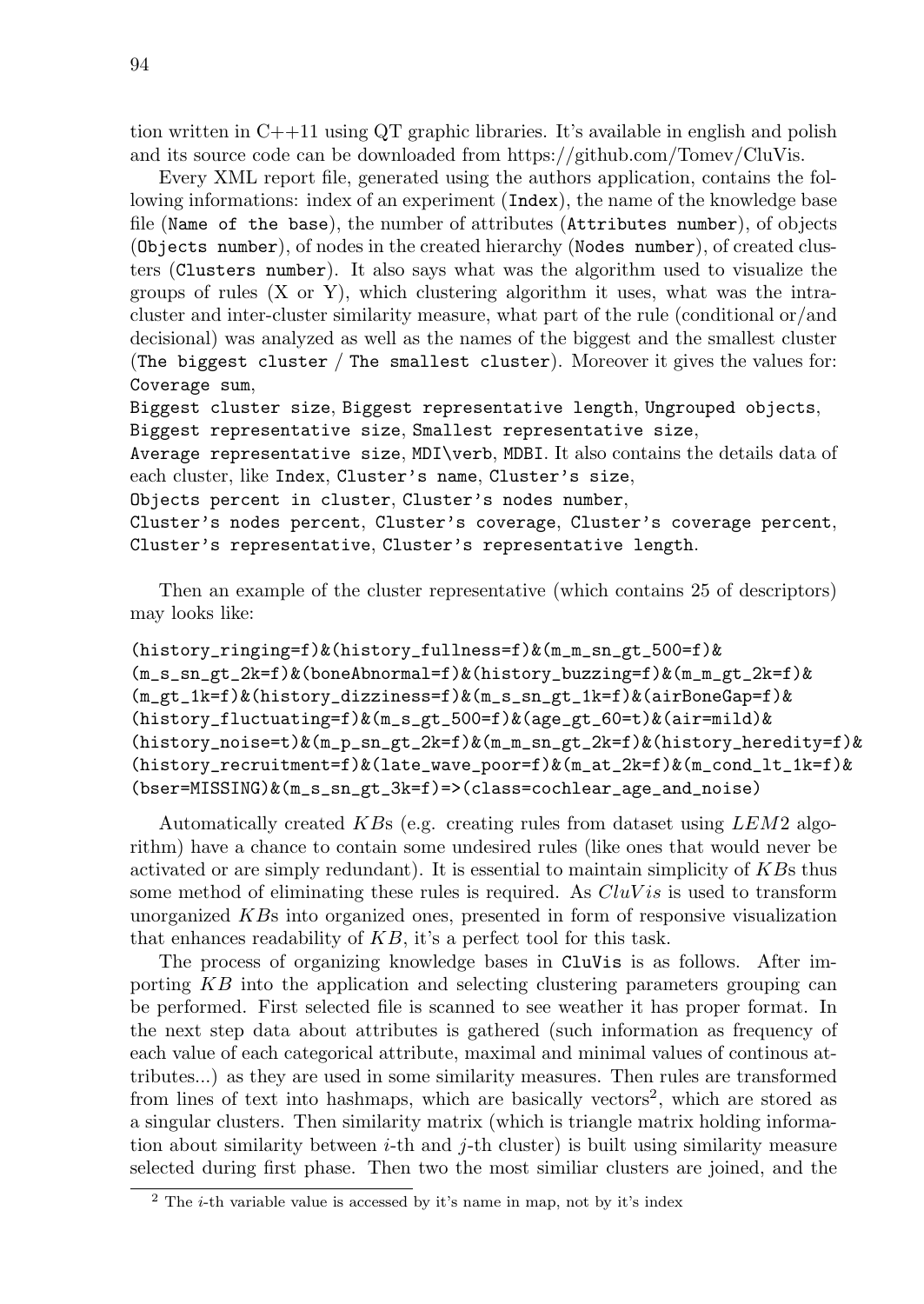#### **CluVis - Cluster Visualizer**

| Visualization<br>Settings<br>Log                                                                                                                                   |                                                                                                                                              |  |  |
|--------------------------------------------------------------------------------------------------------------------------------------------------------------------|----------------------------------------------------------------------------------------------------------------------------------------------|--|--|
| Object base information<br>Object base:<br>Not loaded.<br>(Ungrouped)<br>Objects number:<br>0.                                                                     | Representative settings<br>Representative creation strategy:<br>Threshold<br>Attribute occurence (%):<br>≑<br>30                             |  |  |
| General grouping settings<br>Grouping algorithm:<br><b>Classical AHC</b><br>Inter-object distance measure:<br>Gower's measure<br>Inter-cluster similarity measure: | Advanced settings<br>Grouped objects type:<br><b>RSES LEM2 Rules</b><br>Grouped part:<br>Conditions                                          |  |  |
| Single Link<br>Expected clusters number:<br>≑<br>1<br>Search for optimal groupings.                                                                                | Visualization settings<br>Visualization algorithm:<br>RT Slice And Dice<br>Objects margin (px):<br>쉐<br>5<br>Visualize all hierarchy levels. |  |  |

Figure 2. CluVis's GUI.

similarity matrix is updated. During merging of two smaller clusters, their representative is calculated. There may be many possible stop conditions for AHC (e.g. end when similarity of most similiar objects is equal to 0). CluVis ends clustering after given (as clustering parameter) number of clusters is reached. The grouping ends when stop contidion is satisfied (selected number of clusters is formed). As soon as grouping is complete visualization can be generated.

Graphical representation of clustering can be performed in two ways – with fully hierarchical view, or not. Visualization is responsive meaning that selecting a cluster and clicking it with right mouse button will generate new visualization representing internal structure of selected cluster. Considering that during each step of used AHC algorithm only two objects are merged usually structure of internals is trivial (large cluster  $+$  single object), however, it's nonetheless a method of exploring  $KB$  by diving deeper into it. To ensure proper direction of diving, one may generate a report from

X

 $\Box$ 

 $\overline{\mathbb{R}}$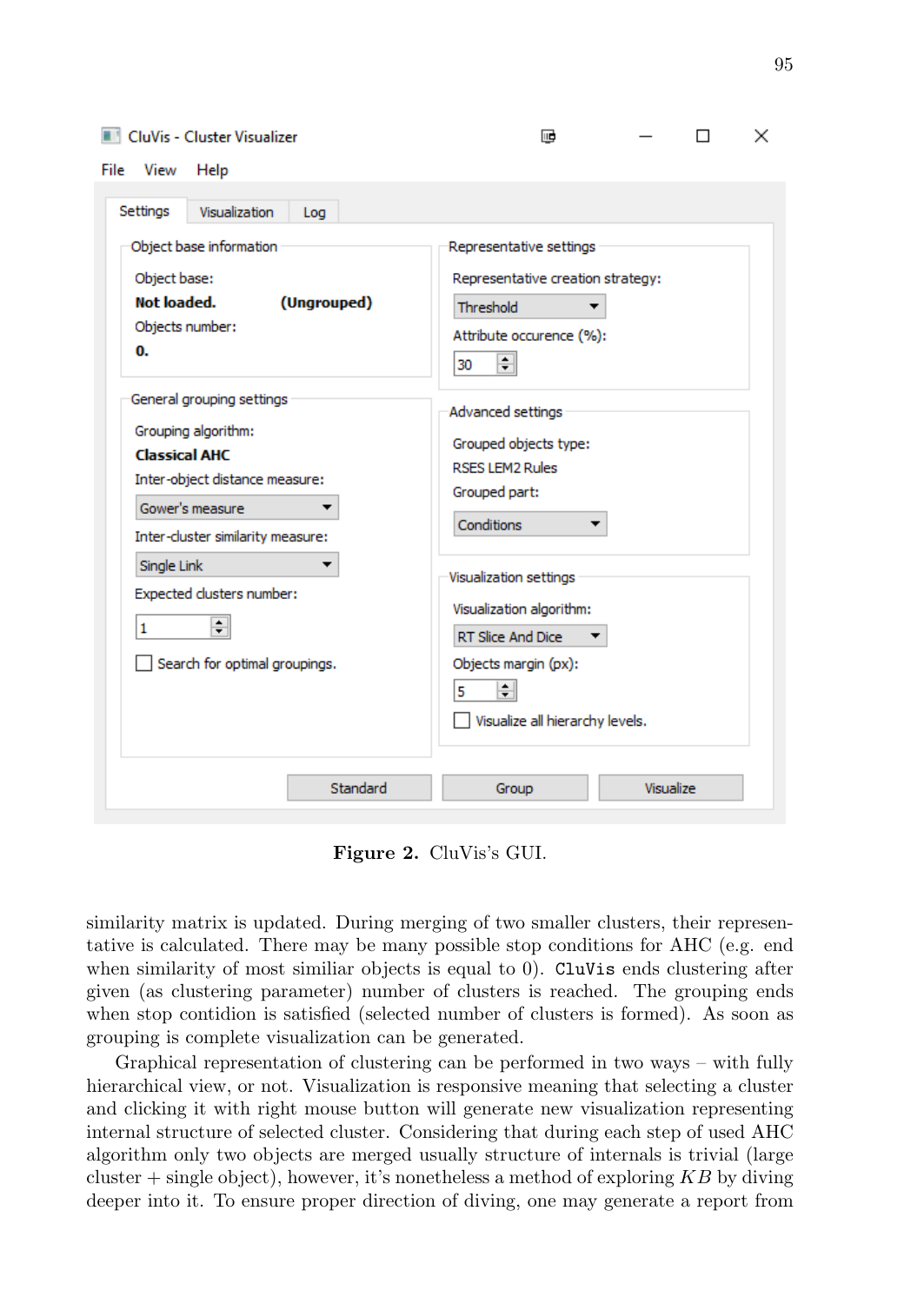each cluster on current visualization and select one that seems most appropriate. Sample visualization was presented on figure 1.

### 5. Experiments

In this section, an experimental evaluation of 3 similarity measures and 4 clustering methods on 7 different KBs [15] is presented. Decision rules were generated from the original data using RSES software and  $LEM2$  algorithm [14]. The smallest number of attributes was 5, the greatest 280. The smallest number of rules was 42, the greatest 490.

|               | AttrN | RulesN | ClustersN         | UngroupedN        |
|---------------|-------|--------|-------------------|-------------------|
| Arythmia      | 280   | 154    | $12,5 \pm 2,52$   | $5,78 \pm 5,68$   |
| Audiology     | 70    | 42     | $6,92 \pm 3,02$   | $3,56 \pm 2,85$   |
| Autos         | 26    | 60     | $7,89 \pm 2,25$   | $3,57 \pm 2,92$   |
| Balance       | 5     | 278    | $19+9,00$         | $7,46\pm8,70$     |
| <b>Breast</b> | 10    | 125    | $11 \pm 1,01$     | $5,08 \pm 3,35$   |
| Diab          | 9     | 483    | $28,74 \pm 19,13$ | $11,75 \pm 13,75$ |
| Diabetes      | 9     | 490    | $29,5 \pm 19,64$  | $13,58 \pm 14,87$ |

Table 1. Characteristics of the experimental data.

Table 2. Data gathered during experiments.

|               | <b>BRS</b>      | ARS              | WARS          | <b>BRL</b>      | <b>BCS</b>        |
|---------------|-----------------|------------------|---------------|-----------------|-------------------|
| Arythmia      | $151,9 \pm 4,6$ | $133,4 \pm 11,6$ | $2,1 \pm 0,2$ | $147,4 \pm 1,5$ | $111,5 \pm 41,7$  |
| Audiology     | $67,0 \pm 0.4$  | $49,7 \pm 1,2$   | $1,5 \pm 0.4$ | $66,8 \pm 0.5$  | $29,8 \pm 7,8$    |
| Autos         | $11,9 \pm 1,9$  | $8.6{\pm}1.7$    | $3,2{\pm}0,6$ | $10,7 \pm 0.5$  | $38,3 \pm 14,0$   |
| Balance       | $4\pm0$         | $3,5 \pm 0.4$    | $1,4 \pm 0,2$ | $4\pm0$         | $180,2 \pm 93,5$  |
| <b>Breast</b> | $9+0$           | $7,1 \pm 1,1$    | $1,4 \pm 0,2$ | $9\pm0$         | $7,6 \pm 32,8$    |
| Diab          | $5,4 \pm 0.5$   | $3,4 \pm 0,8$    | $2,9 \pm 0.7$ | $4,8 \pm 0,6$   | 314,8±137,2       |
| Diabetes      | $5,6 \pm 0.7$   | $3,3{\pm}0,8$    | $2,9 \pm 0.7$ | $4,9 \pm 0,3$   | $335,2 \pm 140,7$ |

All the details of analyzed datasets are included in table 1 and 2. The meaning of the columns in table 1 and 2 is following:

- $AttrN$  number of different attributes occuring in permises or conclusions of rules in given knowledge base.
- $RulesN$  number of rules in examined knowledge base.

 $ClustersN$  – number of nodes in dendrogram representing resultant structure.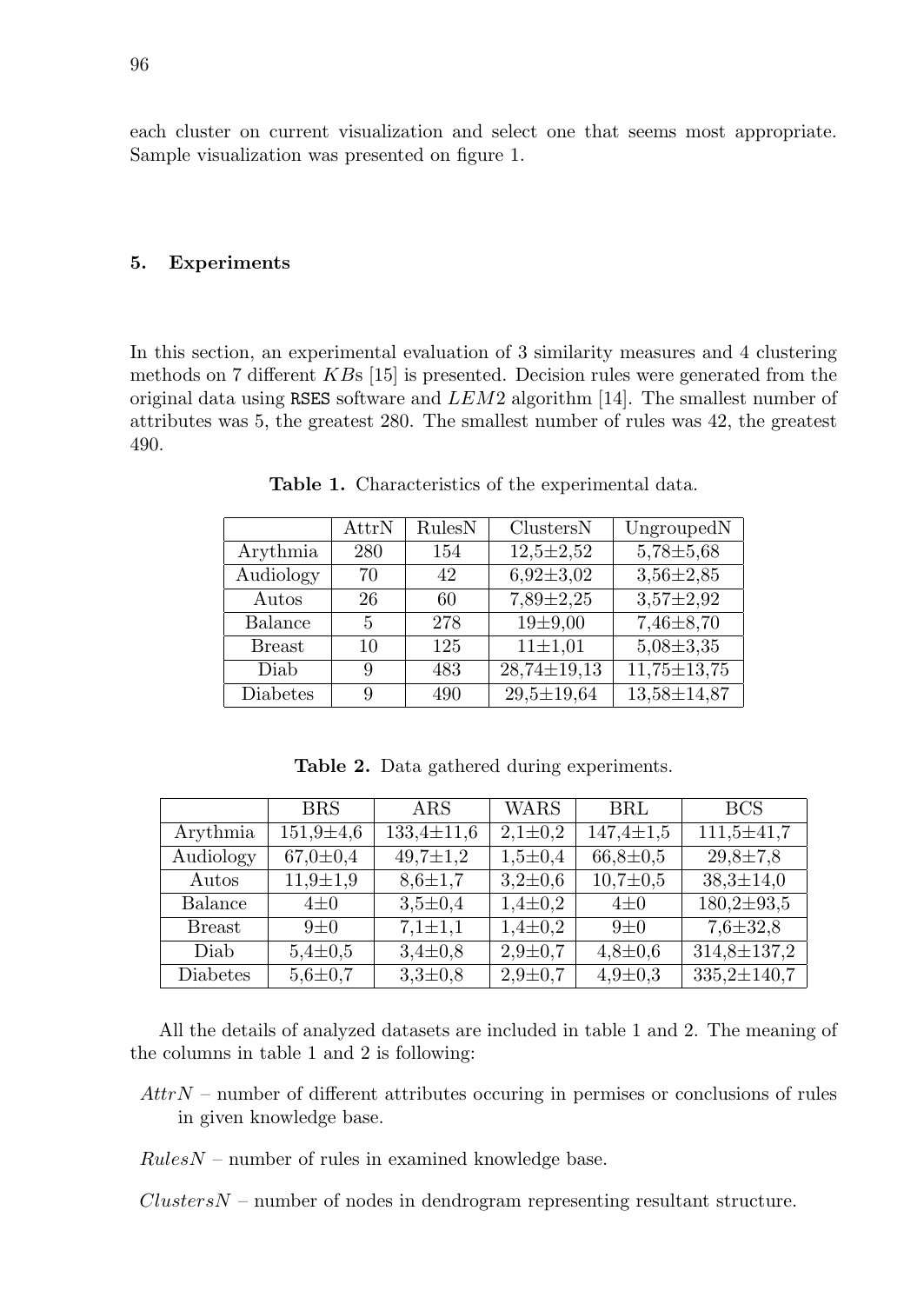Ungrouped $N$  – number of singular clusters in resultant structure of grouping.

- $BRS$  Biggest representative size number of descriptors used to describe longest representative.
- $ARS Average$  representative size average number of descriptors used to describe cluster's representatives.
- $WARS Weiehteed Average representative size (AttrNumber) division of average$ number of descriptors used to describe cluster's representative in give data set and number of attributes in this data set.
- $BRL$  Biggest representative length number of descriptors in biggest cluster's representative.
- $BCS$  Biggest cluster size number of rules in the cluster that contains the most of them.

The performance of different similarity measures was evaluated in the context of knowledge mining using informations like: the number of rules clusters  $(CN - Clus$ ters number), the number of ungrouped rules  $(U -$  Ungrouped objects), the sizes of the biggest cluster  $(Bi)QluS - Biggest$  cluster size) as well as its representative  $(BiqaRepS - Biggest representative size)$  and the representative the most specific  $(BiqaRepL - Biggest$  representative length). More specific means more detailed, containing a higher number of descriptors.

The optimal structure of KBs with rules clusters should contain the well separated groups of rules, and the number of such groups should not be too high. Moreover, the number of ungrouped rules should be minimal. Creating an optimal description of each cluster (representative) is very important because they are used further to select a proper group (and reject all the others) in inference process, in order to mine knowledge hidden in rules (by accepting the conclusion of the given rule as a true fact). The experimental results verifies the initial hypotheses about the inter and intra cluster similarity measures. As can be seen from Tables 3 and 4 no single measure is always superior or inferior. This is obvious since each  $KB$  has different characteristics (different number of attributes and/or rules) as well as different types of attributes. The use of some measures however, guarantees achieving more general or more specific representatives for created rules clusters. There are some pairs of measures that exhibit complementary performance, i.e. one performs well where the others perform poorly and vice-versa.

Table 3. Influence of inter-cluster similarity measures on respective values.

|        | CN              | BiggCluS          | BigRepL         |               | BiggRepS        |
|--------|-----------------|-------------------|-----------------|---------------|-----------------|
| Gower  | $16.6 \pm 14.1$ | $157.2 \pm 147.4$ | $35.7 \pm 51.2$ | $8.1 \pm 9.9$ | $36.4 \pm 52.3$ |
| SMC    | $16.4 \pm 14.3$ | $155.6 \pm 143.6$ | $35.4 \pm 50.8$ | $5.6 \pm 6.7$ | $36.3 \pm 52.4$ |
| WSMC - | $22.1 \pm 16.5$ | $211.5 \pm 152.8$ | $5.7 \pm 2.0$   | $6.1 \pm 9.1$ | $6.0 \pm 1.9$   |

Table 3 and figure 3 show that choosing different intra-cluster similarity measures does not influence the overall efficiency (the exception is Jaccard's index).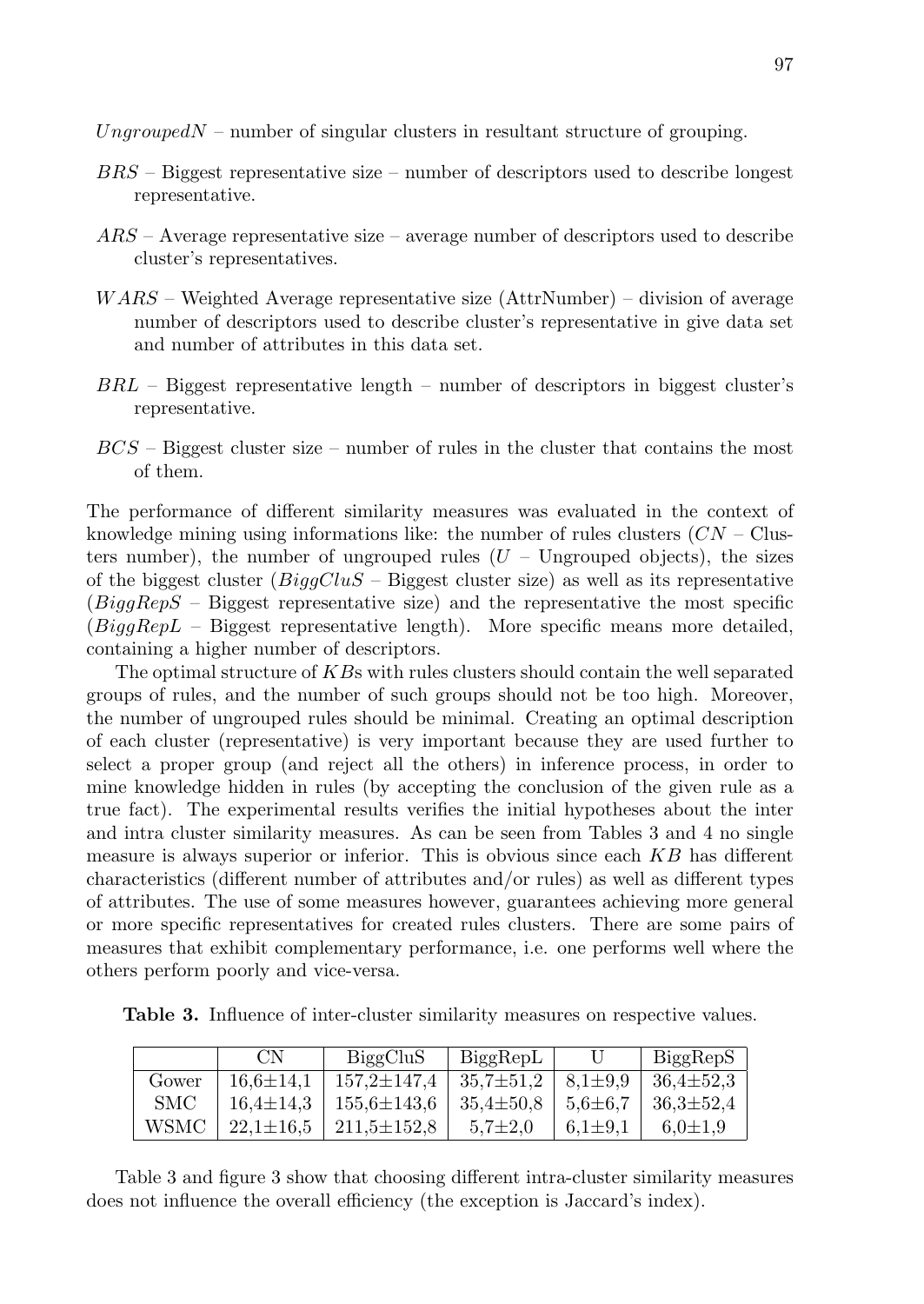

Figure 3. Ungrouped rules – interval plot for inter-cluster similarity measures.

Table 4 (with figure 4) however shows that the size of the biggest cluster and the number of ungruped rules depends on the inter-cluster similarity measures. The experiments confirmed that the SL method produces straggling clusters, called chaining, where clusters may be forced together due to single elements being close to each other, even though many of the elements in each cluster may be very distant from each other. CoL, on the other hand, tends to find compact clusters.

Table 4. Influence of intra-cluster similarity measures on respective values.

|           | SL.               | CL.             | AL.               | CoL               |
|-----------|-------------------|-----------------|-------------------|-------------------|
| <b>CN</b> | $16.5 \pm 14.2$   | $16.5 \pm 14.1$ | $16.6 \pm 14.1$   | $16.6 \pm 14.1$   |
| U         | $12,1 \pm 11,8$   | $2,1 \pm 3,1$   | $4,5 \pm 5,2$     | $10,4 \pm 10,9$   |
| BigCluS   | $213,5 \pm 166,2$ | $84,0 \pm 89,8$ | $157,2 \pm 139,8$ | $167,8 \pm 142,6$ |
| BigRepL   | $35.4 \pm 50.4$   | $35,1 \pm 50,6$ | $35.4 \pm 50.4$   | $35.4 \pm 50.5$   |
| BigRepS   | $36,0 \pm 51,8$   | $36.4 \pm 51.5$ | $36,5 \pm 51,5$   | $36,5 \pm 52,2$   |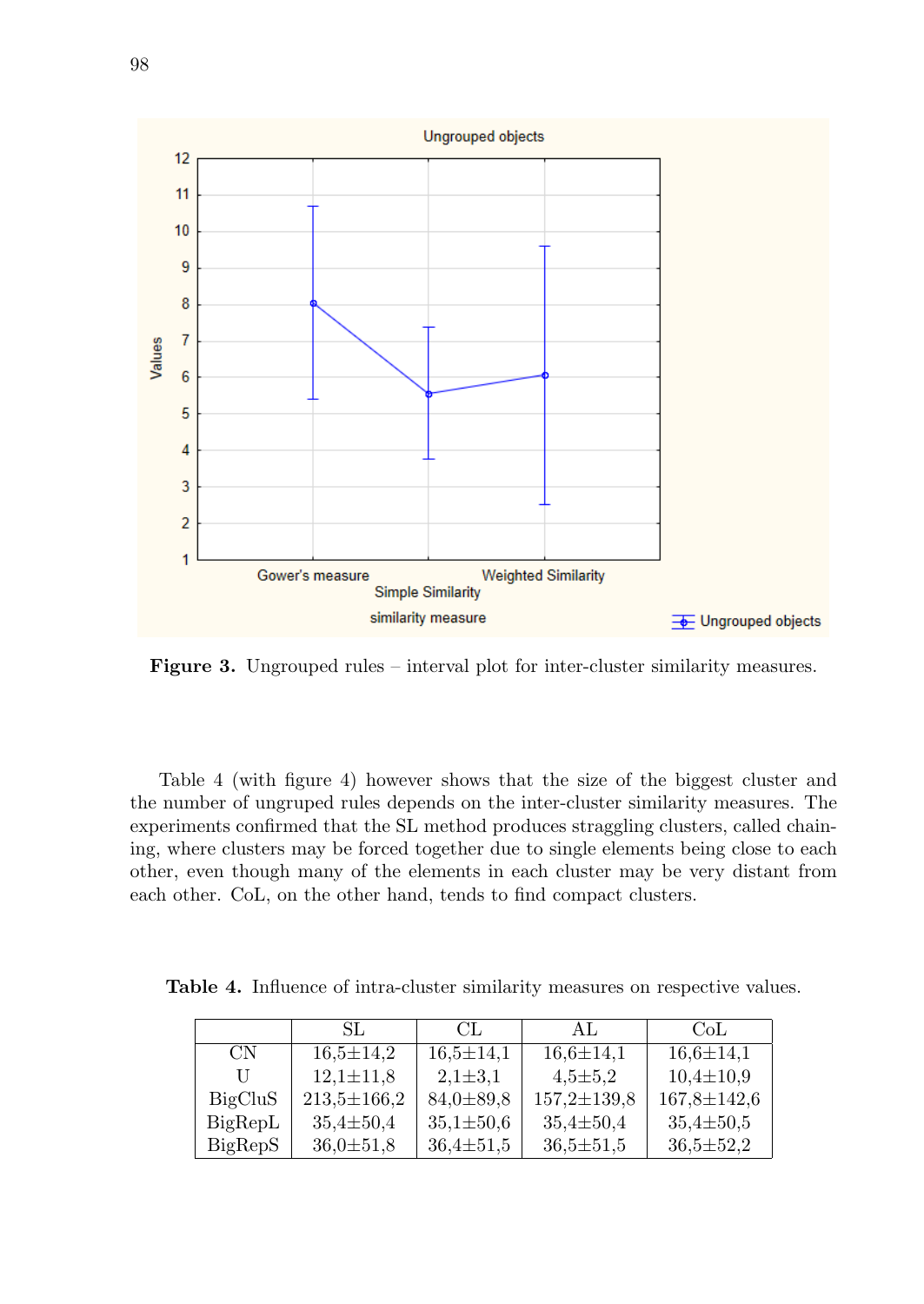

Figure 4. Ungrouped rules – interval plot for intra-cluster similarity measures.

## 6. Summary

This article presents how exploration of complex KBs can be performed using clustering and visualization of rules clusters and presents the application of clustering as a knowledge extraction method from real-world data. Clustering a large set of objects (rules in this case) is not enough when exploring such an enormous amount of data in order to find some hidden knowledge in it. The extraction of valuable knowledge from large data sets can be difficult or even impossible. Modularization of KBs (by clustering) helps to manage the domain knowledge stored in systems using the described method of knowledge representation because it divides rules into groups of similar forms, context, etc. The authors analyze an influence of different clustering parameters on the quality of created structure of rules clusters and the efficiency of the knowledge mining process for rules / rules clusters. In the course of the experiments, three different similarity measures and four clustering measures have been examined in order to verify their impact on the size of the created clusters and the size of the representatives. The experiments have revealed that there is a corelation between the parameters used in the clustering process and future efficiency levels of the knowledge mined from such structures: some parameters guarantee to produce shorter/longer representatives of the created rules clusters as well as smaller/greater clusters sizes.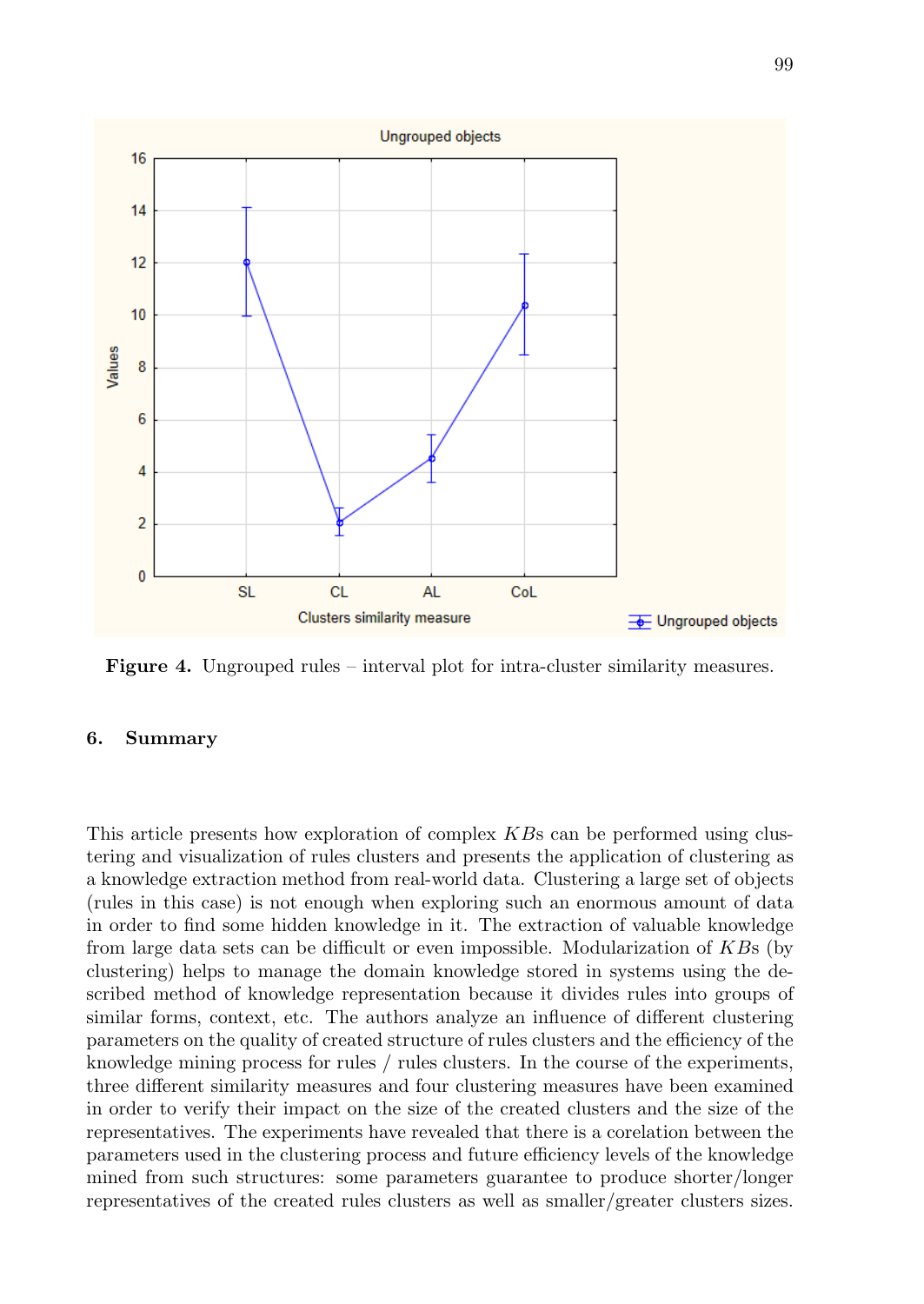The authors propose to use clusters of rules and visualize them using treemap algorithms and hope that this two-phase way of rules representation allows the domain experts to explore the knowledge hidden in these rules quicker and more efficiently than before. In the future, the authors plan to extend the software's functionality, especially in the context of parameters used in clustering and visualizing procedures, as well as importing other types of data sources. It would be easier then to support human experts in their everyday work by using the created software (CluVis) in work with many expert systems.

## 7. References

- [1] Mulawka J.J., Systemy Ekspertowe. Wydawnictwo Naukowo-Techniczne, Warszawa, 1996.
- [2] Latkowski R., Mikołajczyk M., Data decomposition and decision rule joining for classification of data with missing values. In: Rough Sets and Current Trends in Computing. vol. 3066 of Lecture Notes in Computer Science., Springer Berlin Heidelberg, 2004, pp. 254–263.
- [3] Morzy T., Eksploracja danych. Metody i algorytmy. Wydawnictwo Naukowe PWN, 2013.
- [4] Wierzchoń S.T., Kłopotek M.A., Algorithms of Cluster Analysis. Wydawnictwo IPI PAN, Warszawa, 2015.
- [5] Boriah S., Chandola V., Kumar V., Similarity measures for categorical data: A comparative evaluation. In: Chid Apte, Haesun Park K.W., Zaki M.J., eds.: Proceedings of the 2008 SIAM International Conference on Data Minning, Society for Industrial and Applied Mathematics, 2008, pp. 243–254.
- [6] Gower J.C., A general coefficient of similarity and some of its properties. Biometrics, 1971, 27, pp. 857–871.
- [7] Nowak-Brzezińska A., Jach T., Wnioskowanie w systemach z wiedzą niepewną. In: Studia Informatica. vol. 32 No 2A. Wydawnictwo Politechniki Sląskiej 2011, pp. 377–389.
- [8] Jaccard P., tude comparative de la distribution florale dans une portion des alpes et des jura. Bulletin de la Socit Vaudoise des Sciences Naturelles, 1901, 37, pp. 547–579.
- [9] Nowak-Brzezińska A., Mining rule-based knowledge bases inspired by rough set *theory.* 2016, 148 (no. 1–2), pp. 35–50.
- [10] Rybotycki, T., Visualization of hierarchical structures in rule-based knowledge bases. March 2015.